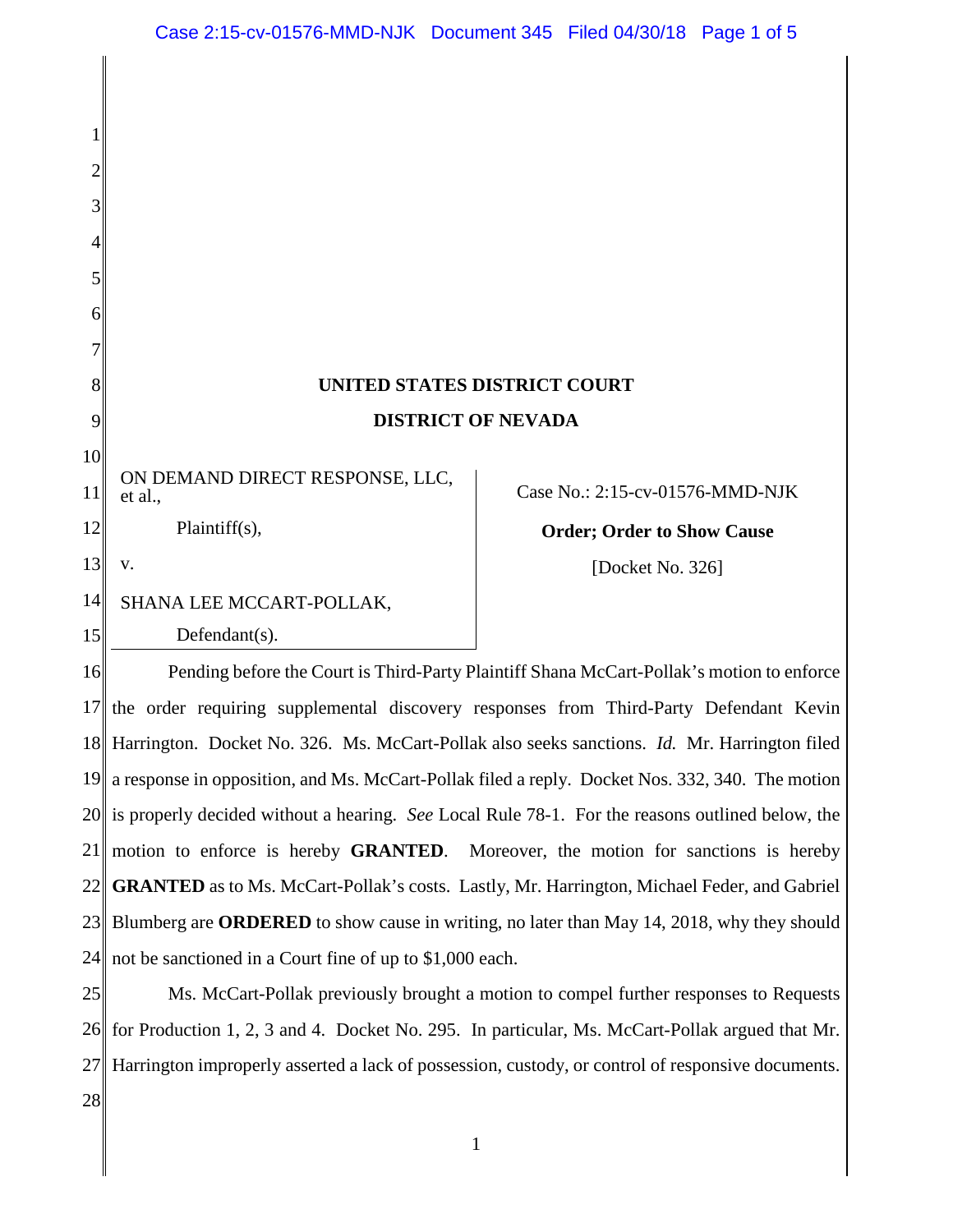1 *See, e.g.*, *id.* at 7. On January 31, 2018, the Court granted Ms. McCart-Pollak's motion to compel

2 in pertinent part as follows:

| [A] litigant is permitted to respond to a request for production in appropriate<br>circumstances by indicating that he lack responsive documents. See Fed. R. Civ. P.      |
|----------------------------------------------------------------------------------------------------------------------------------------------------------------------------|
| $34(a)(1)$ (parties are required to produce documents that are in their "possession,                                                                                       |
| custody, or control"). "[A] party responding to a Rule 34 production request is<br>under an affirmative duty to seek that information reasonably available to it from      |
| its employees, agents, or others subject to its control." A. Farber & Partners, Inc.<br>v. Garber, 234 F.R.D. 186, 189 (C.D. Cal. 2006) (internal quotations and citations |
| omitted). When a party asserts that he does not have responsive documents, he<br>must come forward with an explanation of the search conducted "with                       |
| sufficient specificity to allow the Court to determine whether the party made<br>a reasonable inquiry and exercised due diligence." Rogers v. Giurbino, 288                |
| F.R.D. 469, 485 (S.D. Cal. 2012).                                                                                                                                          |
| Mr. Harrington has failed to provide sufficient detail as to the inquiry<br>he undertook to find documents responsive to the disputed requests for production.             |
| Boilerplate attestations that "records" were searched and "files" were reviewed are<br>not sufficiently detailed to enable Court review of the sufficiency of the inquiry  |
| made.                                                                                                                                                                      |
| Accordingly, the motion to compel is GRANTED in part as to Requests for<br>Production Nos. 1-4, in that Mr. Harrington shall serve supplemental responses                  |
| identifying with particularity the inquiry he undertook in attempting to locate<br>responsive documents. That supplemental response shall be served within 14 days         |
| of the issuance of this order, and shall be certified pursuant to Rule $26(g)$ of the<br>Federal Rules of Civil Procedure.                                                 |
| 16 Docket No. 310 at 3-4 (emphasis added). In short, the Court held that Mr. Harrington's assertion                                                                        |
| 17 that he searched his "records" and his "files" was insufficiently detailed, and the Court ordered                                                                       |
| 18 that supplemental responses must be served "identifying with particularity" the search conducted.                                                                       |
| Following the Court's order, Mr. Harrington supplemented his responses by indicating that                                                                                  |
| 20 he "searched and reviewed physical files in his home office as well as electronic files" to no avail,                                                                   |
| 21 but that he reserves the right to supplement to provide responsive documents in the future. Docket                                                                      |
| $22$ No. 326 at 71-74. In responding to Ms. McCart-Pollak's pending motion to enforce the Court's                                                                          |
| 23 order, Mr. Harrington asserts that he does not have responsive documents. See Docket No. 332 at                                                                         |
| 24 4-6. Mr. Harrington's papers are essentially unresponsive to the issue before the Court. Mr.                                                                            |
| 25 Harrington was not ordered to state again that he has no responsive documents; he was ordered to                                                                        |
| 26 provide a detailed explanation of the inquiry undertaken to find responsive documents. Mr.                                                                              |
| 27 Harrington has now marginally changed his answers from searching "records" and reviewing                                                                                |
| 28 "files," Docket No. 298-2 at $\uparrow$ 5, to searching and reviewing "physical files in his home office as                                                             |
| 19                                                                                                                                                                         |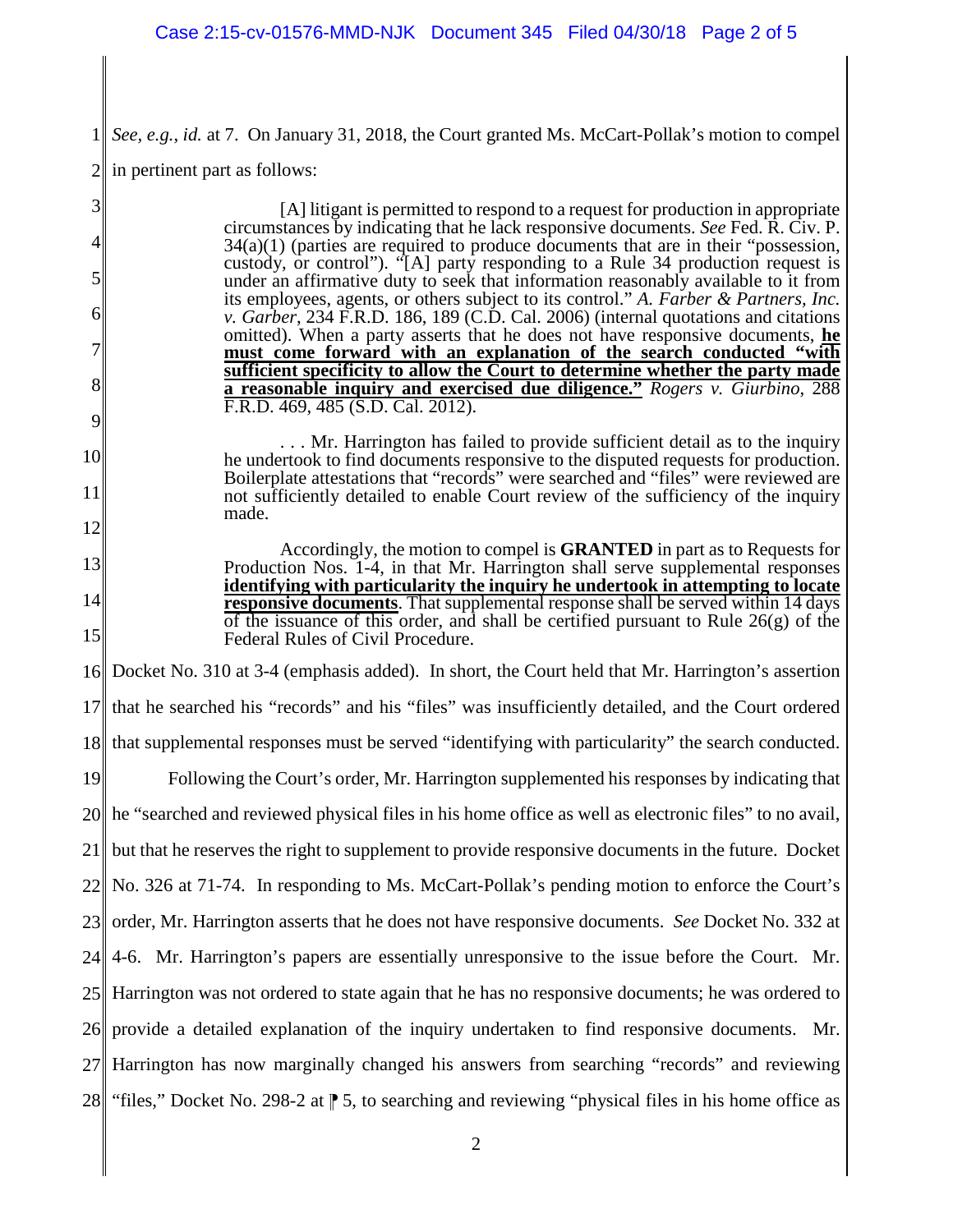1 2 3 4 5 6 7 8 9 10 well as electronic files," Docket No. 326 at 5, 11, 13, 15. This response is not sufficient. Most obviously, Mr. Harrington provides no explanation of the electronic files searched or the means of searching them. *Cf. F.D.I.C. v. 26 Flamingo, LLC*, 2013 WL 3975006, at \*3 (D. Nev. Aug. 1, 2013) (holding that declaration that electronic search was completed using various terms to "search the system" was insufficiently detailed, given that the declaration failed to provide details about the system searched, whether there were other sources of documents that could be searched, when the search was performed, or whether the documents in the "system" were in searchable format). Nor has Mr. Harrington provided any information about the physical files searched, other than that they are in his home office.<sup>1</sup> Mr. Harrington provides no legal authority or even argument that his latest description passes muster.<sup>2</sup> Accordingly, the Court will **GRANT** the motion to enforce its

- 11
- 12

25 26 27 28 Docket No. 298 at 4 (emphasis added). In short, the time for arguing that the underlying requests are objectionable has come and gone, and Mr. Harrington made a deliberate choice not to make such arguments. The current issue now before the Court is only whether Mr. Harrington adhered to the Court's order that was issued compelling supplemental disclosures, not whether there is some previously unargued basis that could have led to a different order having been issued. *Cf. Kona Enterps., Inc. v. Estate of Bishop*, 229 F.3d 877, 890 (9th Cir. 2000) (reconsideration of a prior order is not appropriate based on arguments that could have been raised previously).

3

 $<sup>1</sup>$  This is not meant as an exhaustive cataloguing of the deficiencies.</sup>

<sup>13</sup> 14 15 16 17  $2<sup>2</sup>$  Mr. Harrington's position in opposing the instant motion is premised almost entirely on arguing other objections to the underlying discovery responses. *See, e.g.*, Docket No. 332 at 5 (arguing that Request for Production No. 1 is irrelevant, seeks information equally available to Plaintiff, imposes an undue burden, and is designed solely to harass). The current procedural posture is not a motion to compel, at which time it would be appropriate to argue objections in an opposition brief. When the motion to compel discovery was actually before the Court, however, Mr. Harrington did not argue these objections in opposing the motion. To the contrary, he chastised Ms. McCart-Pollak for addressing them in her moving papers:

<sup>18</sup> 19 20 21 22 The first flawed argument [Ms. McCart-Pollak] presents relates to Harrington's objections to her requests for production of documents. In fact, [Ms. McCart-Pollak] spends the majority of her argument section addressing Harrington's objections. As previously addressed by Harrington [during the meet-<br>and-confer process], however, Harrington still responded to each request despite posing objections. **As a result, [Ms. McCart-Pollak's] arguments relating to Mr. Harrington's objections should have no bearing on the current motion** because Harrington provided answers subject to his objections that would have been identical to those presented had he posed no objections.

<sup>23</sup> 24 Thus, [Ms. McCart-Pollak] only potentially relevant argument relating to Harrington's responses to her requests for production appears to be that Harrington has not established whether a proper search was conducted for the responsive documents.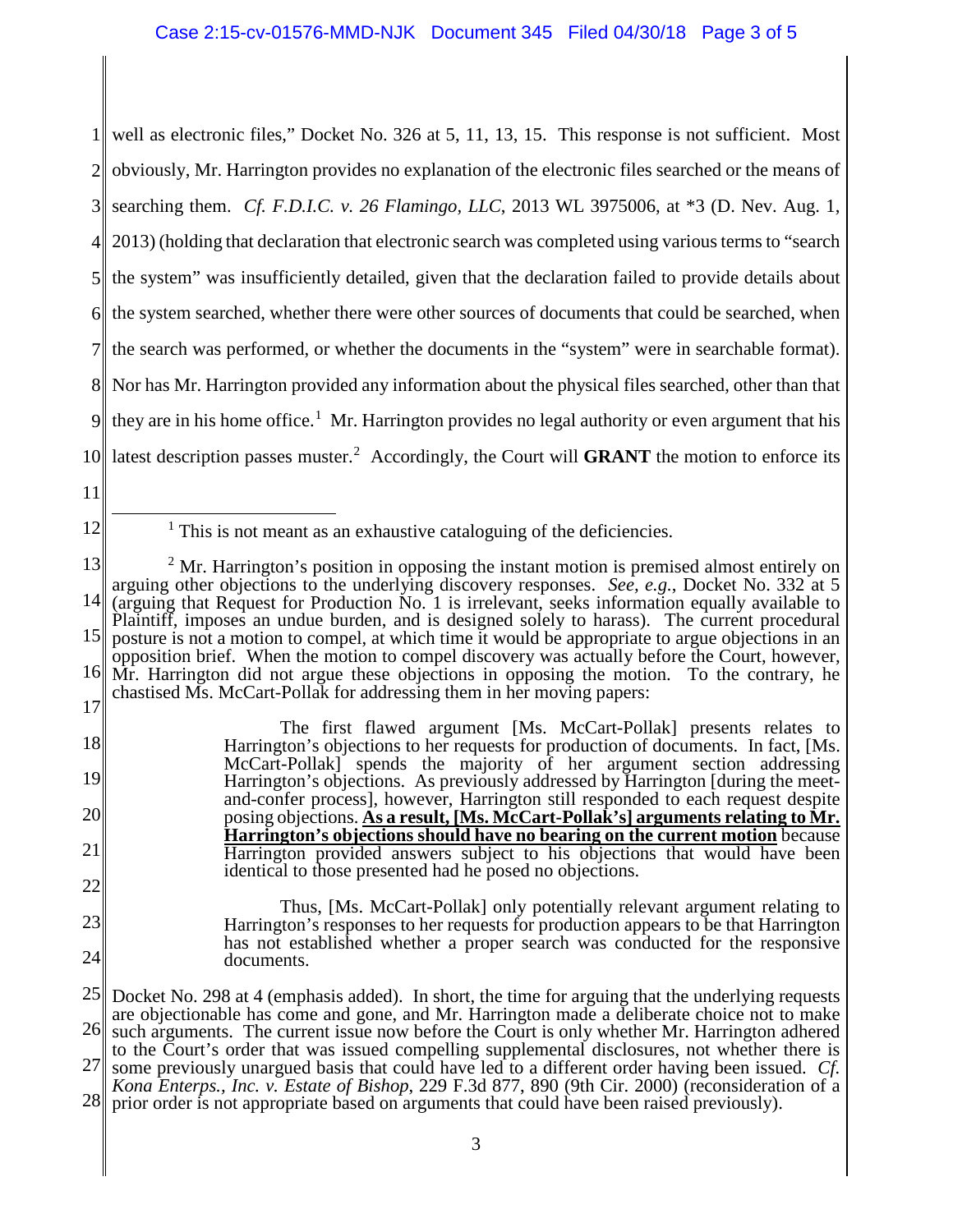1 2 prior order (Docket No. 310) and will again **ORDER** Mr. Harrington to supplement his responses within 14 days of the issuance of this order.

3 4 5 6 7 8 9 10 11 12 13 14 15 16 Having determined that Mr. Harrington failed to comply with the order compelling discovery, the Court turns to Ms. McCart-Pollak's request for sanctions. As a starting point, the Court must award expenses to the victor absent a showing that the loser was substantially justified or there exist unjust circumstances. Fed. R. Civ. P.  $37(b)(2)(C)$ . The losing party has the burden of establishing substantial justification or unjust circumstances. *Falstaff Brewing Corp. v. Miller Brewing Co.*, 702 F.2d 770, 784 (9th Cir. 1983). In this case, Mr. Harrington provides no argument of any kind in response to the request for sanctions. Moreover, as outlined above, Mr. Harrington provides no legal authority or argument that his supplemental discovery responses provided a sufficiently detailed description of the search undertaken as required to comply with the Court's order. Substantial justification or unjust circumstances have not been shown. Accordingly, the Court will **GRANT** Ms. McCart-Pollak's request for expenses pursuant to Rule 37(b)(2)(C). The Court encourages the parties to confer on an amount of expenses to be awarded. To the extent they cannot agree on an amount, Ms. McCart-Pollak shall file a "Motion to Calculate Expenses" no later than May 14, 2018.

17 18 19 20 21 22 23 24 25 26 27 28 In addition, when a party fails to comply with an order compelling discovery, a variety of other sanctions may be imposed, up to and including case-dispositive sanctions and initiation of contempt proceedings. Fed. R. Civ. P.  $37(b)(2)(A)(i)$ -(vii). Additionally, the Court "may issue further just orders," Fed. R. Civ. PP. 37(b)(2)(A), which includes orders imposing Court fines, *see, e.g.*, *Pereira v. Narragansett Fishing Corp.*, 135 F.R.D. 24, 27 (D. Mass. 1991). Similarly, the Court may impose a fine as an "appropriate sanction" for the improper certification of discovery responses. Fed. R. Civ. P. 26(g)(3); *see also Travel Sentry, Inc. v. Tropp*, 669 F. Supp. 2d 279, 286-87 (E.D.N.Y. 2009). In this case, the very order that Mr. Harrington and his counsel disobeyed expressly "**CAUTION[ED]** Mr. Harrington and his attorneys that they must strictly comply with the Court's orders and all applicable rules moving forward." Docket No. 310 at 5. Nonetheless, as outlined above, Mr. Harrington and his attorneys violated that order and made no effort to argue otherwise in responding to the instant motion to enforce and for sanctions. Given these